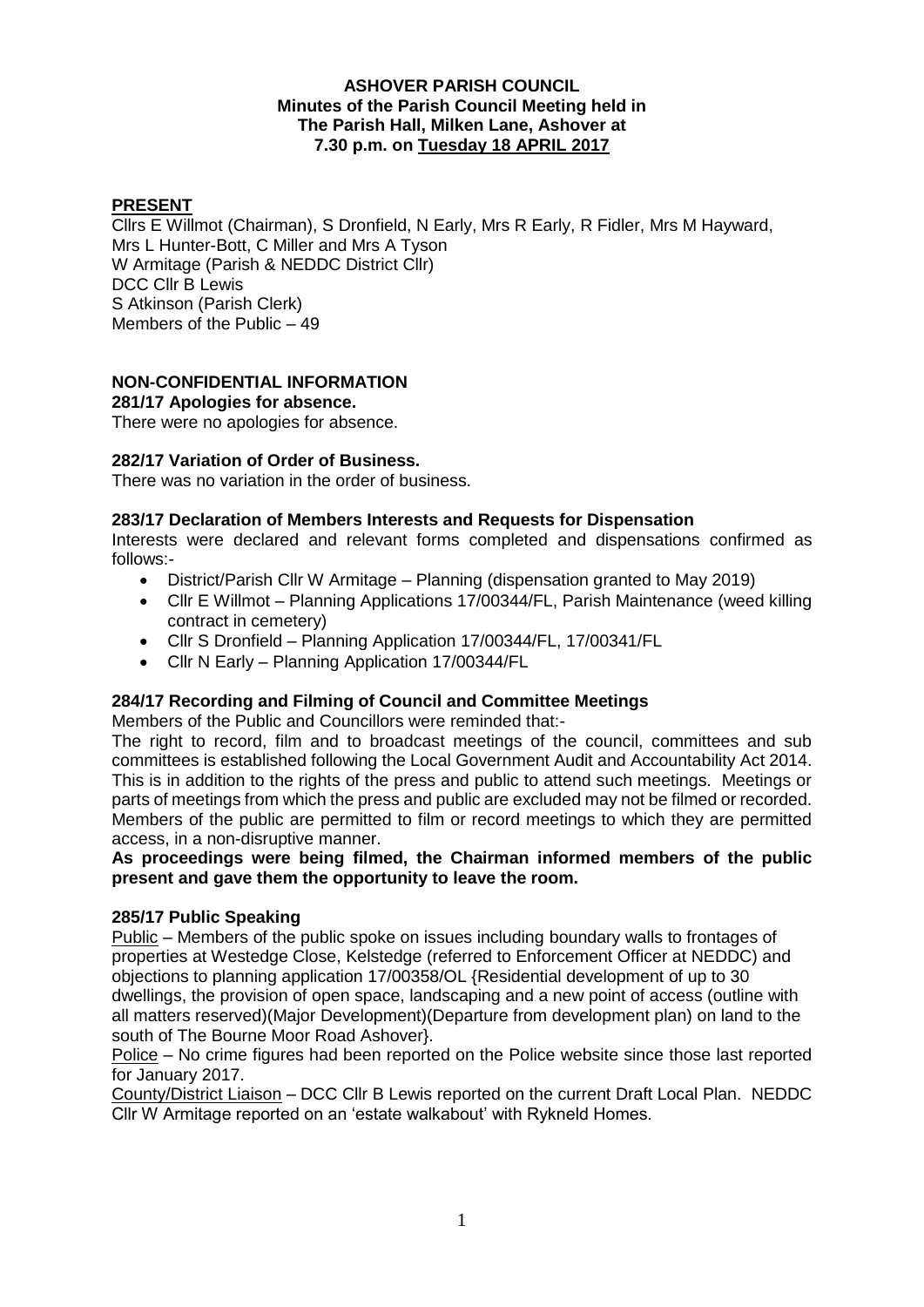## **286/17 Minutes**

The Minutes of the Ordinary Parish Council meeting held 21 March 2017 were put forward and it was proposed and seconded that these be approved as a correct record. *Resolution: That the Minutes of the Ordinary Parish Council Meeting held 21 March*

*2017 are approved as a correct record.*

#### **287/17 Exclusion of Public**

There were no items taken in exclusion.

#### **288/17 Planning**

**(i)Local Plan 2011-2033 Consultation Draft** 

The Consultation Period on the Draft Local Plan 2011-2033 would close on 07/04/2017. The Neighbourhood Plan Steering Group had submitted comments on behalf of Ashover Parish Council (Minute 263/17).

*Resolution: That the comments submitted by the Neighbourhood Plan Steering Group on the Draft Local Plan 2011-2033 on behalf of Ashover Parish Council are received.*

#### **(ii)Footpath Diversion (Stonedge)**

Notification of a Footpath Diversion (Stonedge) had been received. *NOTED*

*Cllrs E Willmot, S Dronfield and N Early left the room during discussion on application no. 17/00344/FL and Cllr R Fidler took the Chair for that item only.*

*Cllr S Dronfield left the room during discussion on application 17/00341/FL.* **(iii)Applications**

#### **Application Number:** 17/00358/OL

**Proposal:** Residential development of up to 30 dwellings, the provision of open space, landscaping and a new point of access (outline with all matters reserved)(Major Development)(Departure from development plan)

**Address:** Land To The South Of The Bourne Moor Road Ashover

**Applicant:** Mr Simon Carr

#### **COMMENTS: ASHOVER PARISH COUNCIL STRONGLY OBJECTS TO THIS APPLICATION.**

Landscape Visual Impact: The recent Public Inquiry in relation to the adjacent field confirmed the importance of this location in landscape terms and the negative impact of an urban style housing estate. The independent landscape visual impact assessment commissioned by NEDDC concluded that development should not be permitted in this location.

The proposed development would detract from the visual amenity of the area and would have an adverse impact on the unique long reaching views across Ashover that the local landscape is famed for. The proposals would cause significant harm to the character, quality, distinctiveness and sensitivity of the local landscape.

The site is a green field site, in a countryside location, a Special Landscape Area and an Area of Multiple Environmental Sensitivity. The site is physically separated from the village of Ashover by two roads and is seen in the context of open fields which are in active agricultural use. The proposal would have a detrimental urbanising impact on the countryside and a detrimental impact on a valued landscape.

**Planning policy:** The application is contrary to NEDDC saved policies NE1, NE2, GS1, GS6 and H3. These are in place to protect local landscape and prevent development outside the settlement development limits. The application is also contrary to policies in the new draft Local Plan. Policies SS14, SCD2 and SCD3 similarly serve to prevent development outside the settlement development limits and preserve the local landscape character.

**Housing need:** NEDDC's emerging draft Local Plan sets out housing need across the district in SS3 and indicates that no housing growth is required from Ashover.

**Sustainability:** Ashover is not a sustainable location in planning terms. There is very limited local employment so any residents have to travel to work by car. The local bus service does not allow residents to get to and from employment outside the village. There are just 3 small shops with a limited range of goods, therefore a car is also needed for shopping.

Tourism is important to the economy of Ashover. This would be harmed by urban style development as people come to visit a traditional rural village and its classic 'Peak fringe' countryside.

**Traffic and transport:** The approach roads to this site are sub-standard and failto consistently meet the7.Sm width required by Derbyshire Highways. Moor Road and Narrowleys Lane have a high level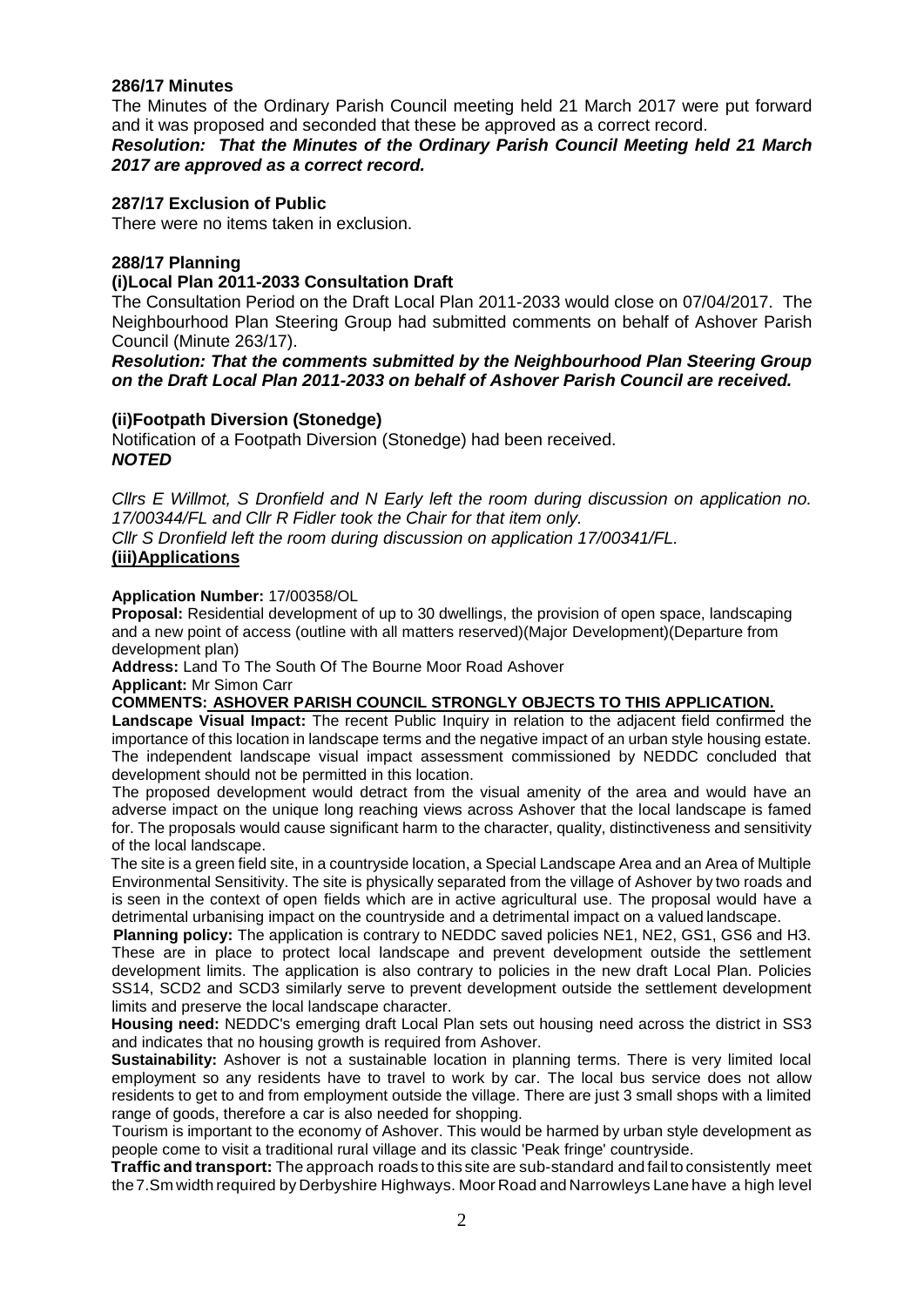of on-street parking, due to the Primary School and Grove House care home. The applicant's own submitted photographs confirm that this effectively makes both roads single carriageways. The other route from the site is Cripton Lane, which is single track with steep inclines and blind bends. One of the reasons given by NEDDC Planning Committee when rejecting an application on the neighbouring field was concern about highways issues. Consistency requires that the same approach must be taken to this application. The PINS inspector was clear when ruling against the neighbouring application that there were pre-existing highways dangers.

The applicant tries to suggest that 30 houses will have no impact on car journeys in the area. This is clearly wrong. The data used to achieve this conclusion might be applicable to an urban location where people can walk to work, or use public transport but not to a rural environment, Residents of Ashover will have to drive out of the village to get to work or go shopping. As a consequence it is not unreasonable to expect that 30 homes will give an additional 60 cars and up to 120 additional journeys per day during the working week. The applicant again fails to recognise the cumulative effect of the adjoining site, which would add a further 52 vehicles and potentially an additional 104 daily journeys.

**Ecological impact:** Ecology reports presented at the 2016 Public Inquiry provided detailed scientific evidence of risk to protected species if development takes place on this site. A bat survey showed bat activity and roosting concentrated around the trees and hedges that form the westerly border to the Bourne field. A large active badger set is located 150m from the site. Evidence presented at the Inquiry identified a population of great crested newts in nearby ponds. These animals forage and feed on the Bourne field. An arboricultural survey identified the importance of trees forming the boundary of the Bourne field and an area Tree Protection Order is in place. The proposed development would put all these at risk.

**Primary School:** Ashover Primary School has capacity for 210 pupils and at present there are 201 pupils, so the surplus capacity is less than 5%. There are no spaces at all in 'Early Years Foundation Stage' or 'Key Stage 1', so the school cannot legally accept more pupils in these classes. The school is graded as Outstanding and is consistently oversubscribed for Reception admissions each year.

**Medical Facility:** This proposal cannot be sustained by the Ashover Medical Centre Practice and the current rate of population expansion sought in Ashover is unsustainable. Current approved developments on Moor Road, off Narrowleys Lane and in Kelstedge and potential developments off Milken Lane and now south of 'The Bourne' will give rise to just under a 100 new dwellings which, if it is assumed that there will be an average of three persons to a dwelling, amounts to an additional 300 new patients, an increase of 14%.

The proposed rate of expansion will have an adverse impact on the Medical Centre and it is likely that new patients would have to be turned away and the current high standard of service to existing patients would not be able to be sustained. Whilst additional patients does bring greater income, it is not sufficient to expand the existing premise or enable the recruitment of further medical staff.

**Ashover Parish Neighbourhood Plan:** The emerging Ashover Parish Neighbourhood Plan is based on evidence obtained via public consultations and this proposed development is against the wishes of the community. The community supported small infill developments of between 5 and 9 dwellings and suitable locations have been identified in the Plan. Therefore, the community cannot be accused of being against any development.

**In conclusion**, Ashover Parish Council consider that the continued urbanisation of the rural area is against Government and Local Policy and is destroying communities. Members of the Public should be given every opportunity to voice their views on the application and it is requested that this application is considered by Planning Committee.

**Application Number:** 16/01270/FL

**Proposal:** Erection of mixed use agricultural storage and educational building (Amended Title/Amended Plans) **Address:** Westwood Farm Robridding Road Robridding Ashover **Applicant:** Mr & Mrs John & Sylvia Parsons **NO COMMENTS**

**Application Number:** 17/00281/FL **Proposal:** Application for proposed barn and 2no polytunnels with retention of existing container until work is completed **Address:** Land Approximately 750M To The East Of Moor Hall Farm Gladwins Mark Ashover **Applicant:** Mr M Hopkinson **NO COMMENTS**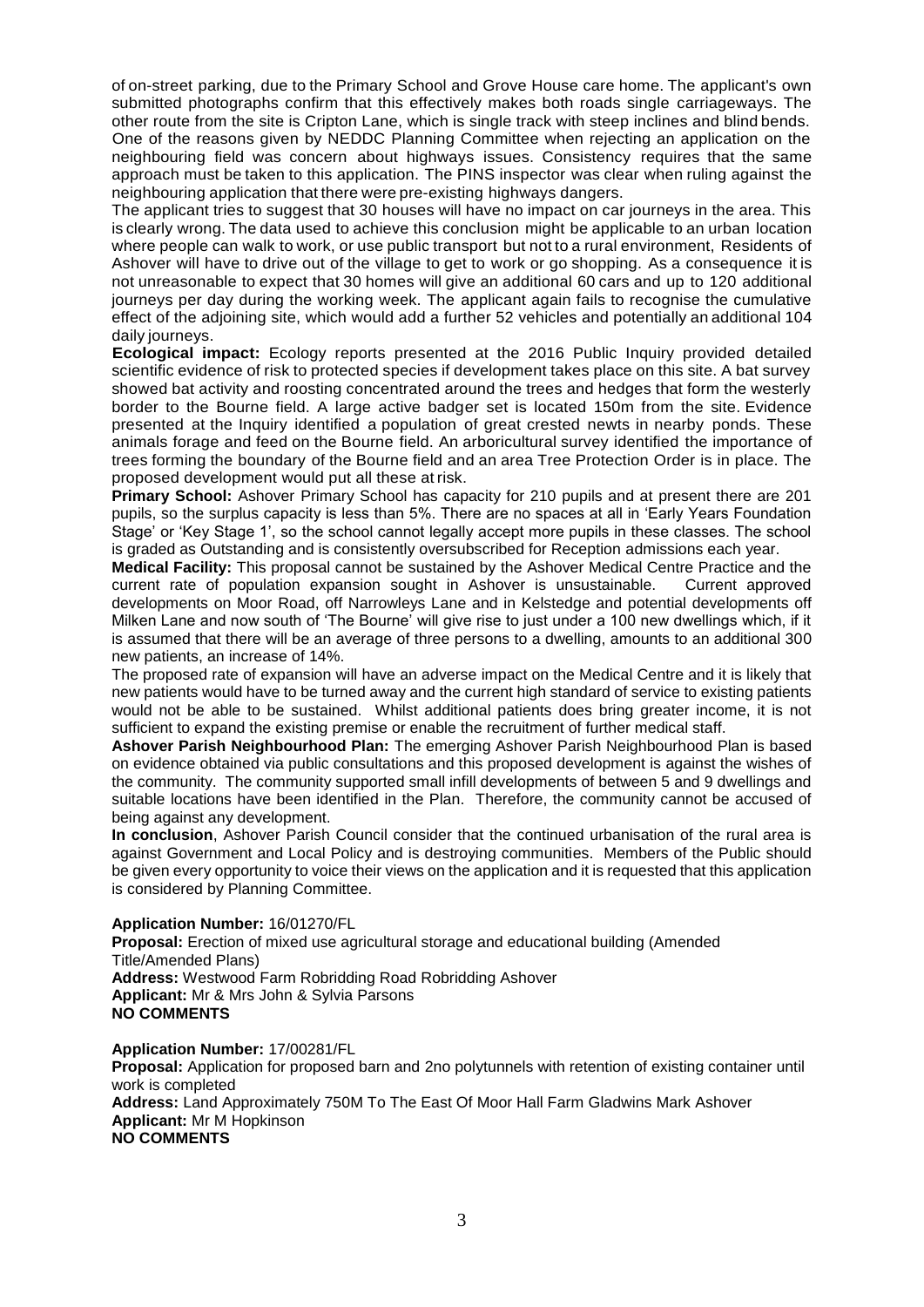#### **Application Number:** 17/00319/FL

**Proposal:** Change of use of farmhouse to 2 dwellings with two storey and single storey extensions to side and rear and new private drainage system

**Address:** Greenhouse Farm Coach Road Overton Ashover **Applicant:** Mr A Hutchinson **COMMENTS: Whilst the emerging Ashover Neighbourhood Plan would support this proposal, Ashover Parish Council holds concerns over the increase in traffic along the lane and the subsequent dangers of the access onto the A632 at this point.** 

#### **Application Number:** 17/00341/FL

**Proposal:** Application for change of use and extension to an existing agricultural building to form a village store, hardware store and tea room **Address:** The Old School Farm Cullumbell Lane Uppertown Ashover **Applicant:** Mr J Wootton **NO COMMENTS**

**Application Number:** 17/00344/FL **Proposal:** Application to replace and extend the existing building store **Address:** Ashover Show Ground Church Street Ashover **Applicant:** Ms J Twilley **NO COMMENTS**

**Application Number:** 17/00316/FL **Proposal:** Erection of link block and conservatory and internal rearrangement of domestic accommodation approved under 16/00386/FL **Address:** Scotland Nurseries Stretton Road Tansley Matlock **Applicant:** Mr And Mrs Reynolds **NO COMMENTS**

**Application Number:** 17/00373/FL **Proposal:** Application for construction of a 2 bed log cabin for holiday let (Re-submission of 16/01019/FL) **Address:** The Stables Highashes Lane Ashover Chesterfield **Applicant:** Mr And Mrs Burrows **COMMENTS: Ashover Parish Council resubmits is comments on application 16/01019/FL regarding the locality of common land in this vicinity and the requirement to avoid any encroachment onto that land.**

**Application Number:** 17/00385/FL **Proposal:** Application for conversion of 3 barns into dwellings **Address:** Greenhouse Farm Coach Road Overton Ashover **Applicant:** Mr A Hutchinson **COMMENTS: Whilst the emerging Ashover Neighbourhood Plan would support this proposal, Ashover Parish Council holds concerns over the increase in traffic along the lane and the** 

**Application Number:** 17/00401/FL **Proposal:** Application for new vehicular access and drive for farm traffic **Address:** Rykneld House Birkin Lane Ashover Chesterfield **Applicant:** Mr J Hobday **NO COMMENTS**

**subsequent dangers of the access onto the A632 at this point.**

*Cllr E Willmot left the room during the item and resolution on weed killing on cemetery paths and Cllr R Fidler took the Chair.*

**289/17 Parish Maintenance** – Consideration was given to items including maintenance of flowerbeds, strimming around parish seats, felling of a dead tree in the cemetery, weed killing on cemetery paths.

*Resolution:* 

*(i)* **That the current order to Woolley Moor Nurseries for Summer Planting is extended to include maintenance at a total cost of £800 plus VAT.**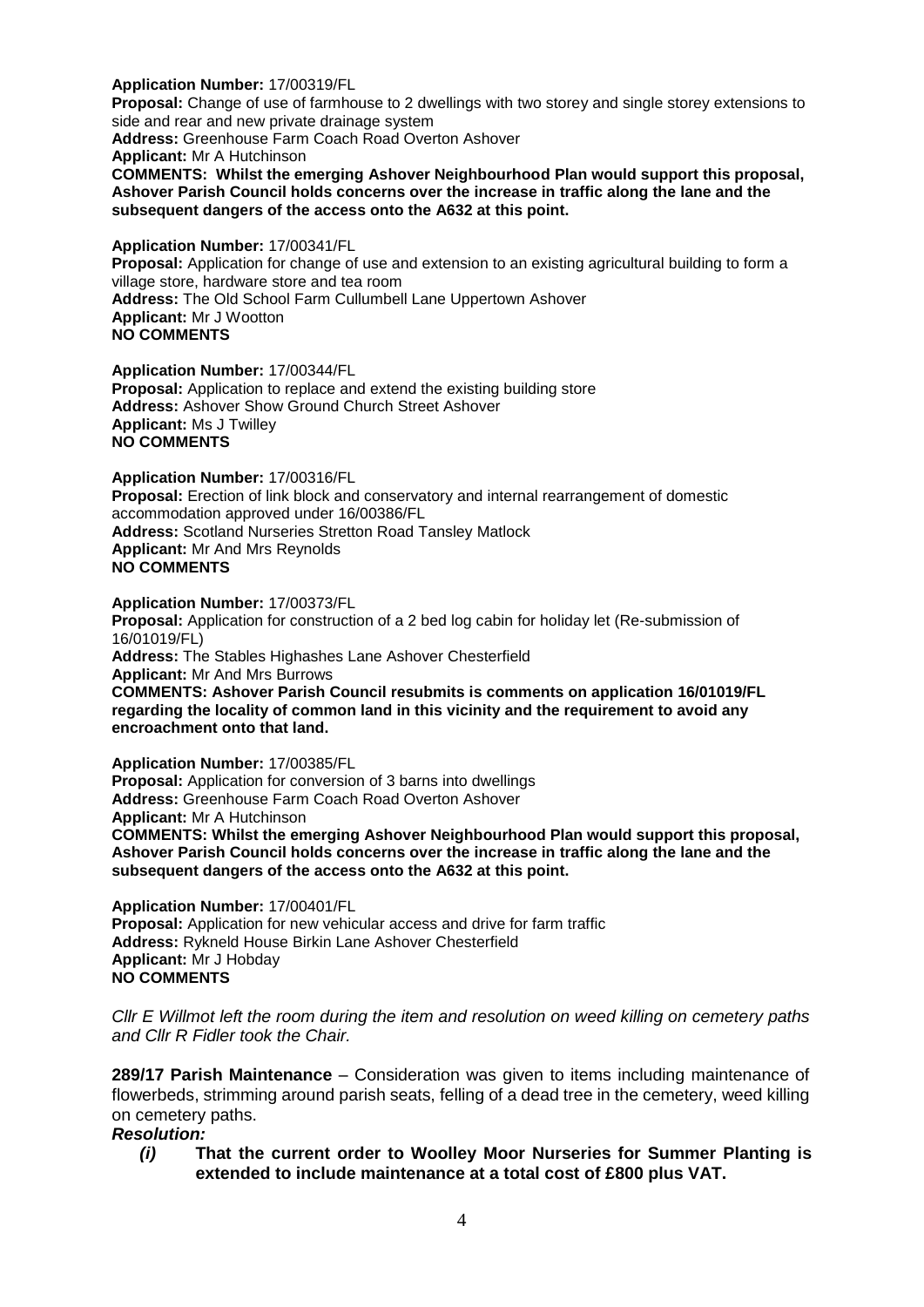- *(ii)* **That an order is placed with Stephenson Countryside Services for strimming around parish seats twice during the growing season at a total cost of £200.**
- *(iii)* **That a dead tree in the cemetery is felled by R Brocksopp at a cost of £25- £30.**
- *(iv)* **That an order is placed with GE Willmot for weed killing to cemetery paths twice during the growing season at a cost of £95 per application.**

*Cllr W Willmot returned to the meeting and took the Chair.*

**290/17 Hard Courts** – Consideration was given to a request from Ashover Tennis Club regarding line markings together with a request for a meeting from a tennis coach. *Resolution:* 

- *(i) That Ashover Tennis Club is given permission to cover netball markings during tennis league matches and that any damage to court markings due to coverage, is made good by the Tennis Club.*
- *(ii) That the Hard Courts Working Group meets with the Tennis Coach and makes a recommendation to the May Parish Council Meeting.*

**291/17 Telecommunications Mast** – The results of the 'straw' poll undertaken in newsletter 4 (2016/17) were put forward. The poll sought the opinion of the public on a possible proposal to site a telecommunications mast on the hard courts/playing field.

Objections 66%

Support 26%

No Opinion 7%

Minute 280/17 had resolved not to proceed with negotiations with Shared Access on the proposal.

A critical letter had been received from 'Support Ashover First' (SAF) and had been circulated to all Members. No individual's name or contact details had been provided in the letter to allow a response.

## *Resolution:*

- *(i) That the results of the 'straw' poll are noted.*
- *(ii) That the letter from 'Support Ashover First' is received.*

**292/17 Neighbourhood Planning** – The Minutes of the NP Steering Group Meeting held on 28 March 2017 were put forward for approval. The Chairman of the NP Steering Group gave a verbal update on progress.

*Resolution: That the minutes of the NP Steering Group Meeting held on 28 March 2017 are approved as a correct record.*

**293/17 Defibrillators** – Consideration was given to signature of a contract from BT for adoption of the kiosk at Littlemoor. The kiosk would be used for defibrillator provision. *Resolution:* 

- *(i) That the contract with BT Payphones for the purchase of the kiosk at Littlemoor at a cost of £1, is signed by the Chairman.*
- *(ii) That on completion of the purchase of the kiosk at Littlemoor, the kiosk is refurbished at a cost not exceeding £500.*

**294/17 Health & Safety** – A member of the public had agreed to take over the organisation of the Christmas Event and would liaise with the current organiser on all issues including health and safety.

# *NOTED.*

**295/17 Section 137** – There were no applications received.

**296/17 Training** – DALC training events included Freedom of Information, Tree & Woodland Management and Health and Safety Training. *NOTED.*